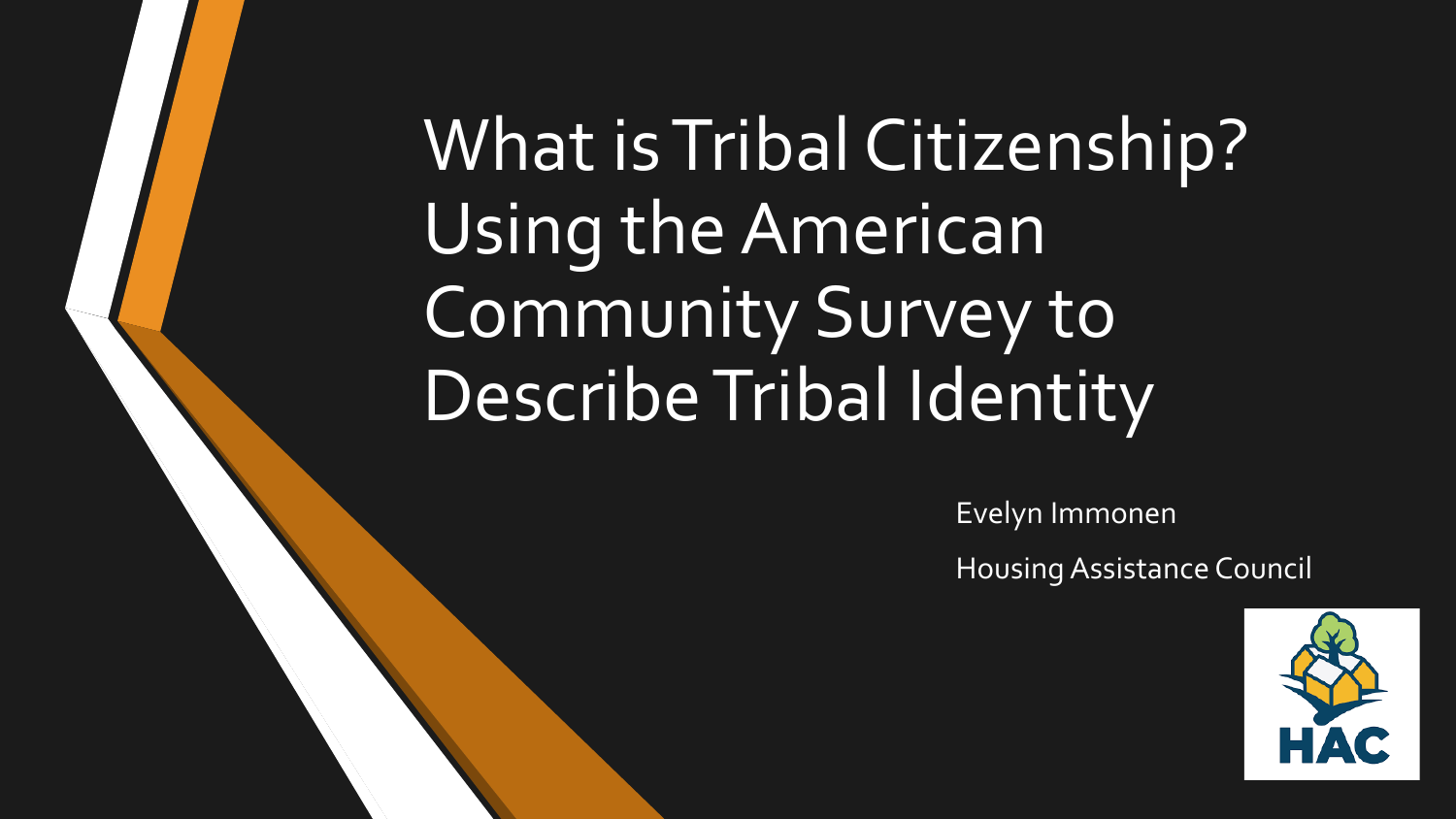

Addressing Challenges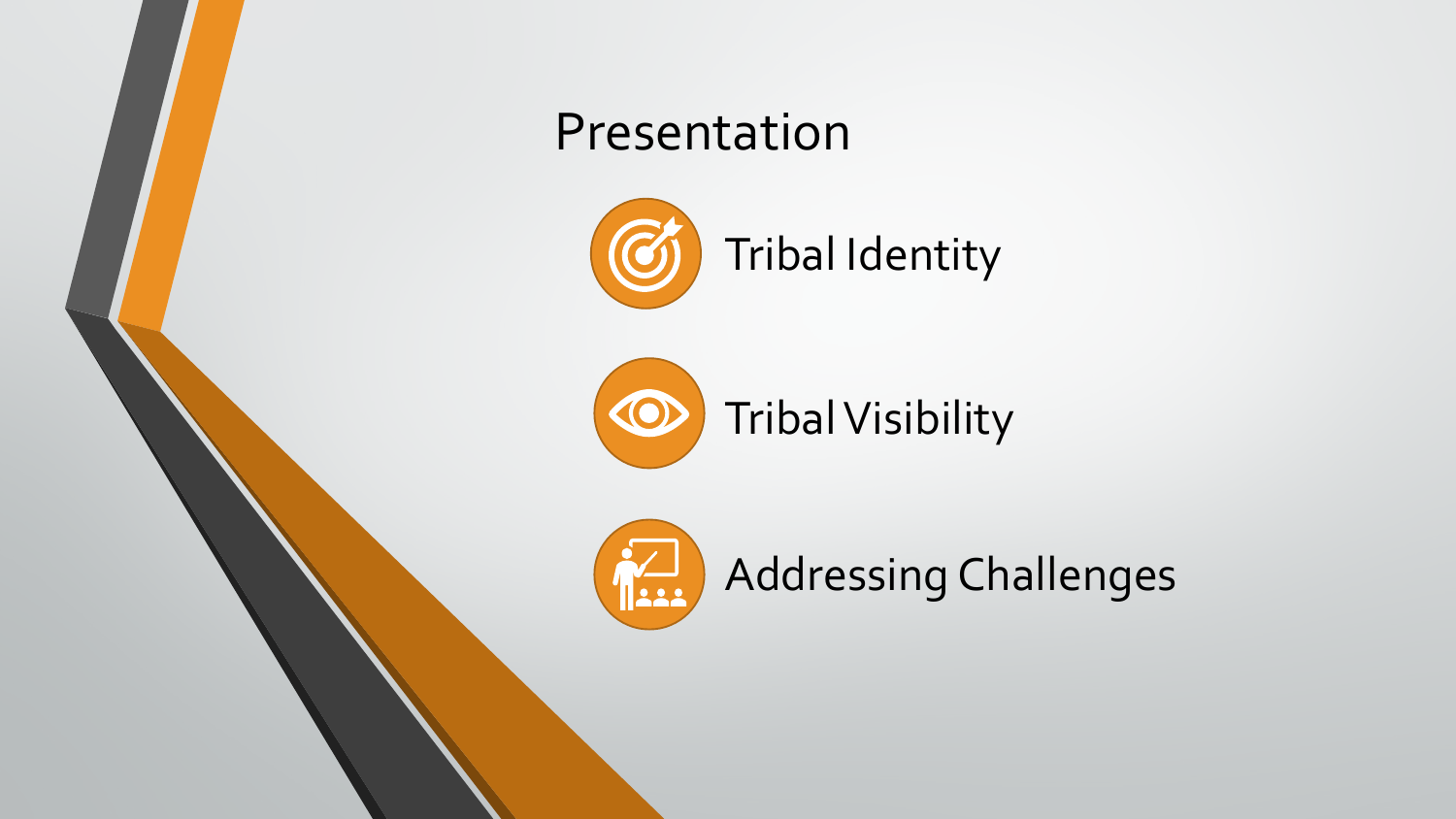### American Indians and Alaskan Natives

**NATIVE AMERICAN LANDS** 



Source: HAC

- There are approximately 5.2 million AIAN in the United States, representing 1.7 % of the population
- The ACS is used to determine how \$400 billion in federal programs is distributed
- AIAN face some of the worst health outcomes and economic statistics of any race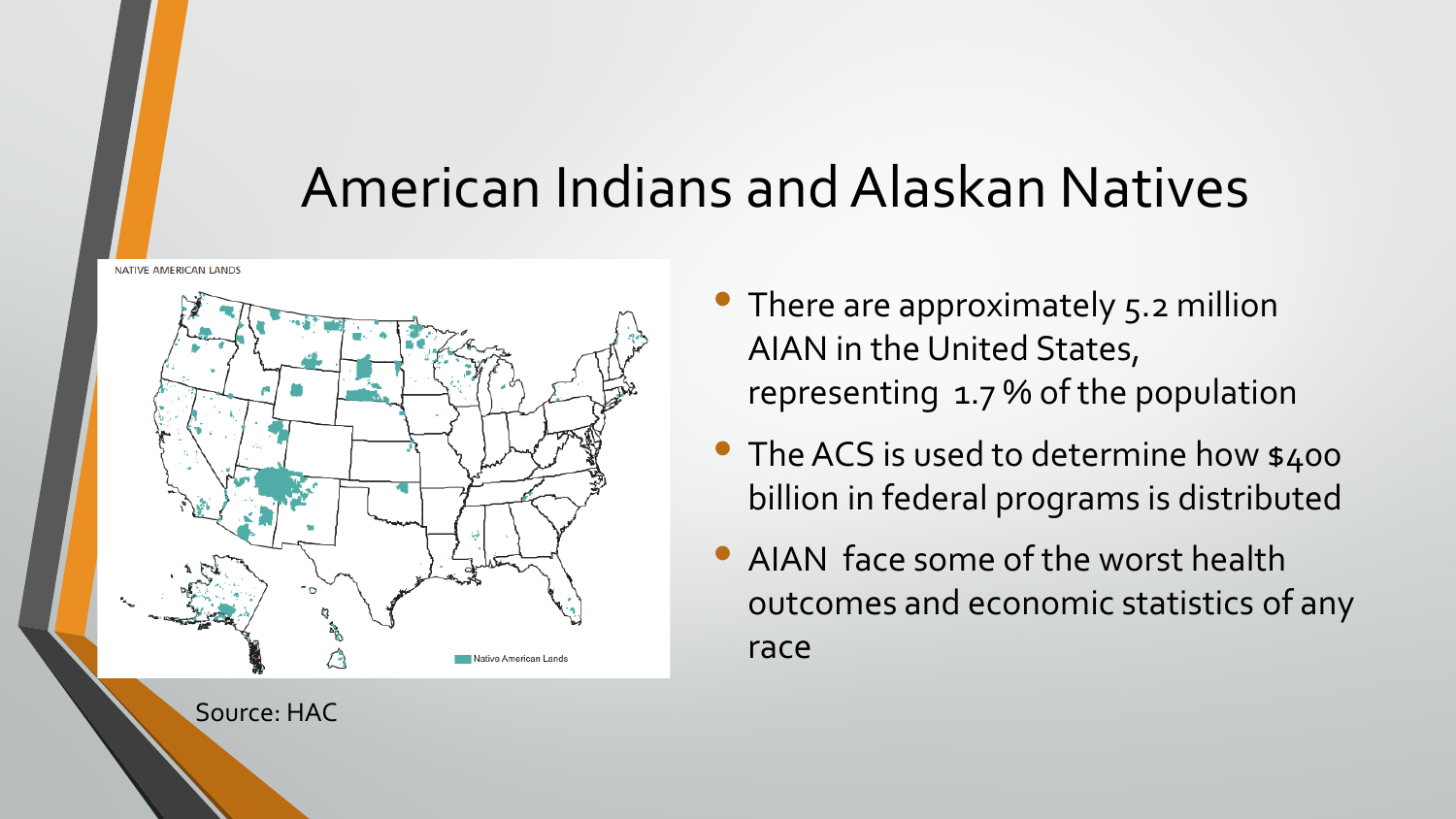## American Community Survey and American Indian / Alaskan Native Data Issues

#### **Constraints on Data Collection**

- 54% survey **participation rates** in counties with high AIAN populations
- Population **undercount** at 4.9% within reservations
- **Estimate reliability**: ¼ of reservations had an "unreliable" CV

### **Constraints on Data Usage**

- High **variability** between reservations
- **low comparability** across researchers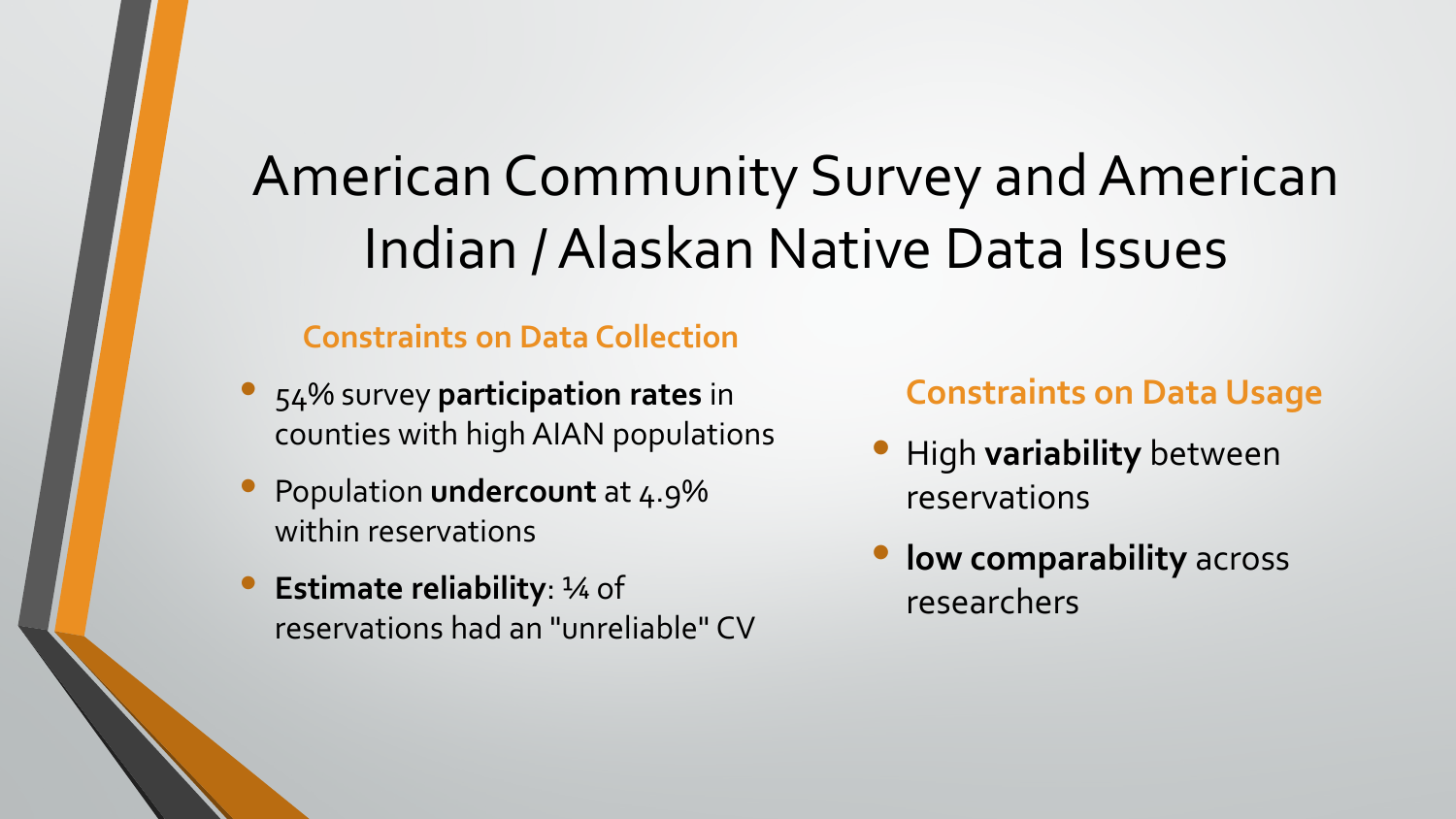## American Community Survey and American Indian / Alaskan Native Data Issues

### **Constraints on Data Collection**

- 54% survey **participation rates** in counties with high AIAN populations
- Population **undercount** at 4.9% within reservations
- **Estimate reliability**: ¼ of reservations had an "unreliable" CV

**Constraints on Data Usage**

- High **variability** between reservations
- **low comparability** across researchers

*After 2011, the ACS increased sampling to 3.54 million households and added additional follow-up methods for AIAN populations*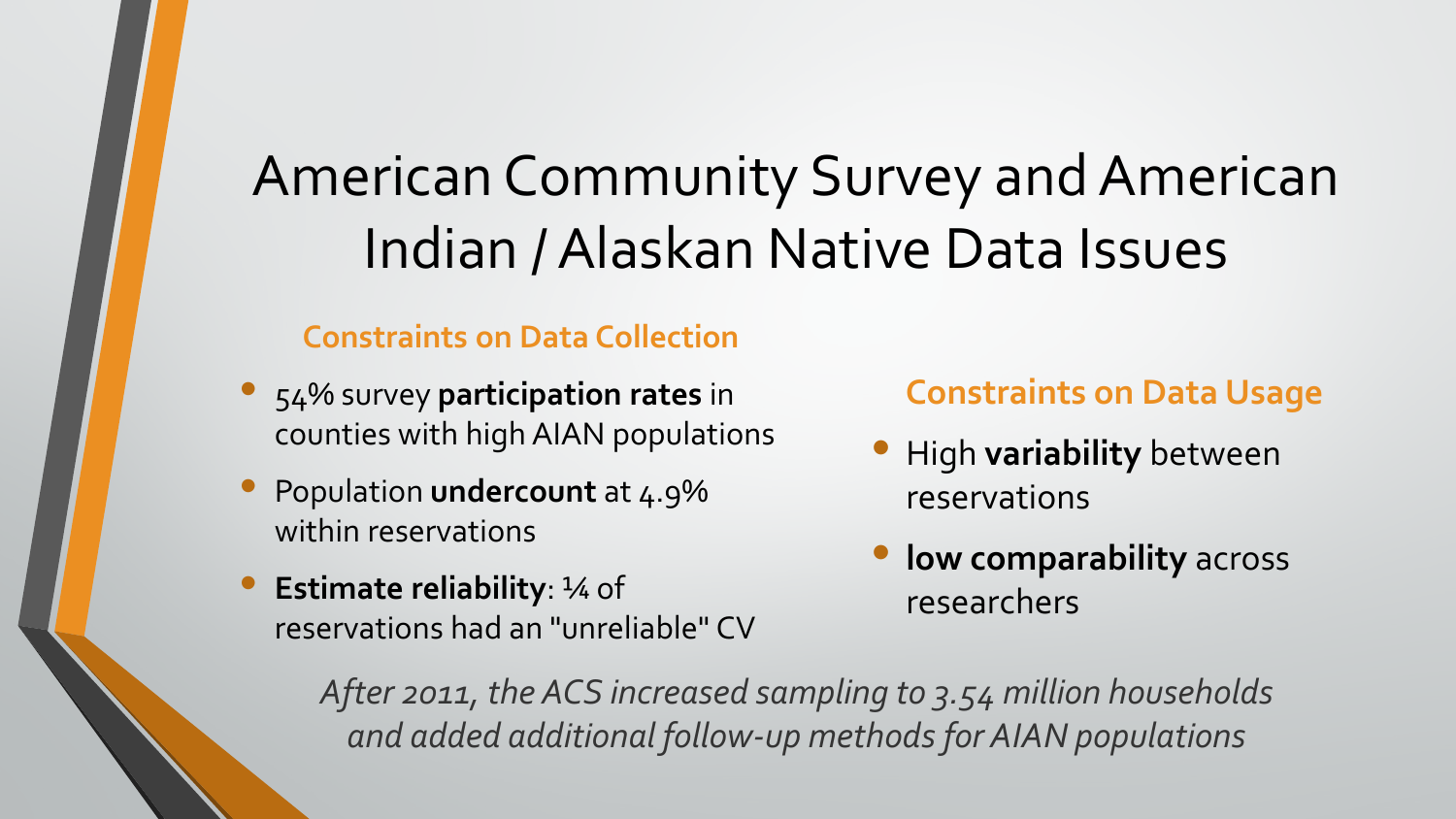"To obtain federal recognition and protection, American Indians, unlike any other American ethnic group, must constantly prove their identity, which in turn, forces them to adopt whatever Indian histories or identities are needed to convince themselves and others of their Indian identity, and thus their unique cultural heritage." (Schmidt, *Journal of Anthropology* 2011)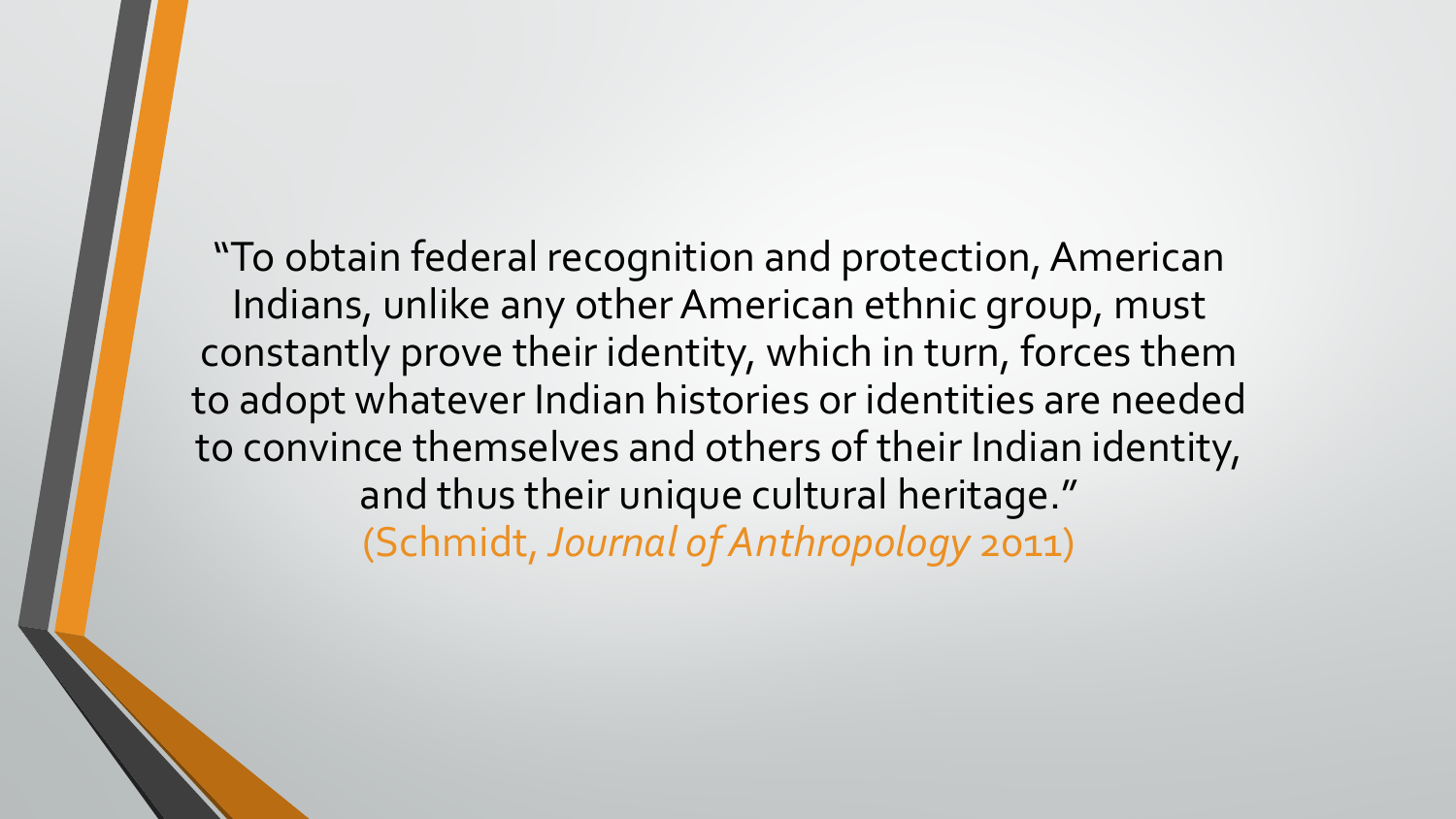### History of Tribal Identity in the Census

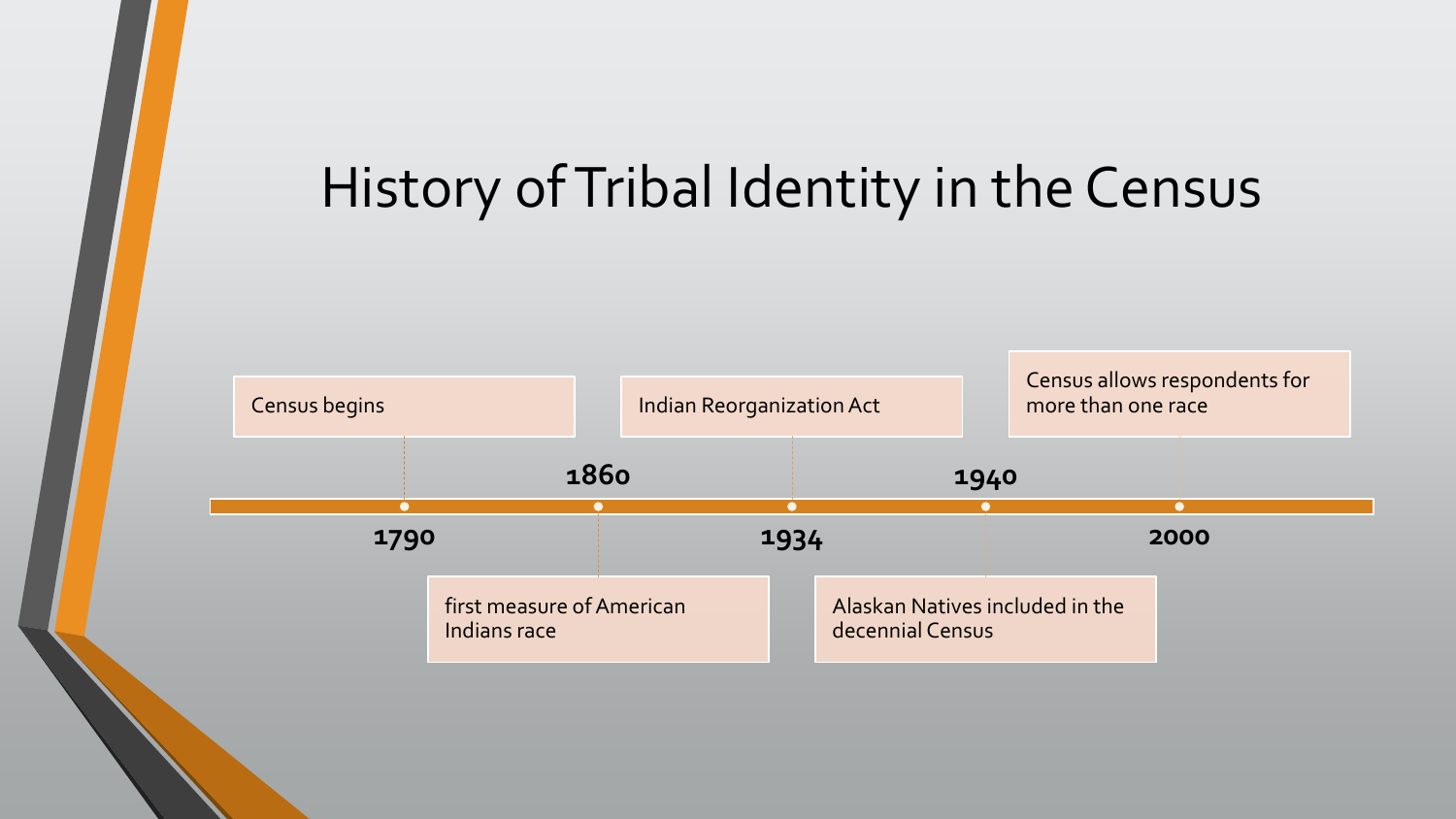## ACS 1-Year: "AIAN Alone for Selected Tribal Groupings

|          |                                     | <b>United States</b>         |                                   |
|----------|-------------------------------------|------------------------------|-----------------------------------|
|          |                                     | <b>Estimate</b>              | <b>Margin of Error</b>            |
| 6        | Total:                              | 2,726,278                    | $+/-34.715$                       |
| of<br>i5 | American Indian tribes, specified:  | 2,099,766                    | $+/-31,388$                       |
| v        | Apache                              | 74,916                       | $+/-5,590$                        |
| S        | Arapaho                             | 10,337                       | $+/-1,806$                        |
|          | <b>Blackfeet</b>                    | 34,154                       | $+1 - 3,389$                      |
|          | Canadian and French American Indian | 6,115                        | $+/-1,466$                        |
|          | Central American Indian             | 10,966                       | $+1-3, 144$                       |
|          | Cherokee                            | 291,434                      | $+/-9,420$                        |
|          | Cheyenne                            | 11,895                       | $+/-2,464$                        |
|          | P(L)<br>UITIUNGOGYF                 | 0.4030<br><b>LTIL IV</b>     | 10000<br>דור <mark>ב, ט</mark> שר |
|          | Chippewa                            | 118,195                      | $+/-5,268$                        |
|          | P <sub>1</sub><br><b>UITUURITY</b>  | OF OOA<br>$vu_i$ <i>L</i> VT | 1000<br><b>SOUTH</b>              |
|          | Colville                            | 9,835                        | $+/-1,704$                        |
|          | Comanche                            | 12,471                       | $+1 - 2,477$                      |
|          | Cree                                | 2,386                        | $+/-1,093$                        |



### *Implications:*

- 1. Limited policy use for tribal sovereignty
- 2. Instrument reliability and response rates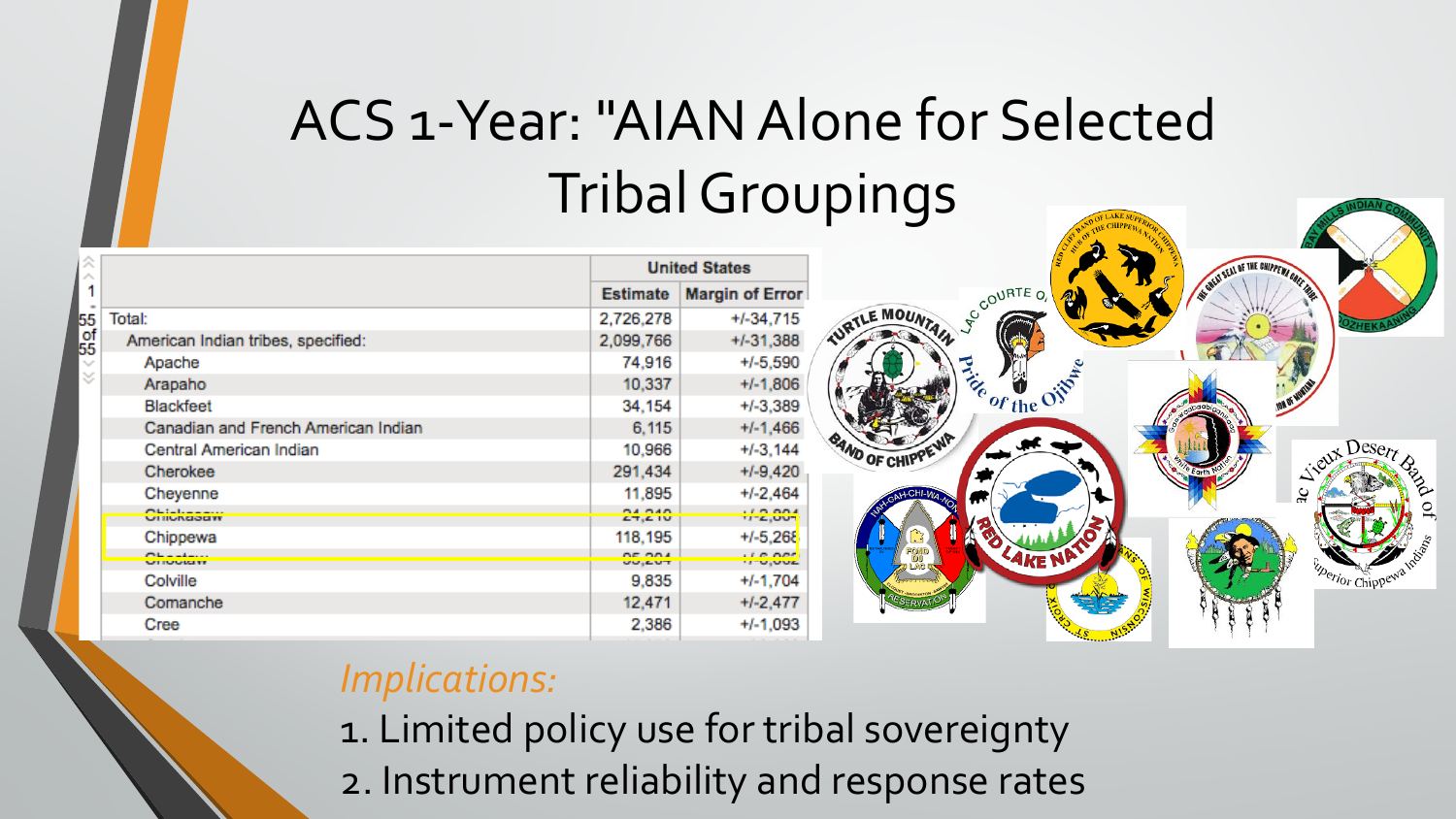## Selected American Indian and Alaskan NativeTables (2015)

| 214        | Chippewa tribal grouping alone                                 | B67-B99                |
|------------|----------------------------------------------------------------|------------------------|
| 04A        | Bad River Band of the Lake Superior Tribe alone                | <b>B67</b>             |
| 04B        | Bay Mills Indian Community alone                               | <b>B68</b>             |
| 04C        | Bois Forte Band of Chippewa alone                              | <b>B69</b>             |
| 04D        | Chippewa alone                                                 | <b>B71</b>             |
| 04E        | Fond du Lac alone                                              | B72                    |
| 04F        | <b>Grand Portage alone</b>                                     | <b>B73</b>             |
| 04G        | Grand Traverse Band of Ottawa and Chippewa Indians alone       | <b>B74</b>             |
| 04H        | Keweenaw Bay Indian Community alone                            | <b>B75</b>             |
| 041        | Lac Courte Oreilles Band of Lake Superior Chippewa alone       | <b>B76</b>             |
| 04J        | Lac du Flambeau alone                                          | B77                    |
| 04L        | Lake Superior Chippewa alone                                   | <b>B79</b>             |
| 04M        | Leech Lake alone                                               | <b>B80</b>             |
| 04N        | Little Shell Tribe of Chippewa Indians of Montana alone        | <b>B81</b>             |
| 04O        | Mille Lacs alone                                               | <b>B82</b>             |
| 04P        | Minnesota Chippewa alone                                       | B83                    |
| 04Q        | Red Cliff Band of Lake Superior Chippewa alone                 | <b>B85</b>             |
| 04R        | Red Lake Band of Chippewa Indians alone                        | <b>B86</b>             |
| 04S        | Saginaw Chippewa Indian Tribe alone                            | <b>B87</b>             |
| 04T        | St. Croix Chippewa alone                                       | <b>B88</b>             |
| 04U        | Sault Ste. Marie Tribe of Chippewa Indians alone               | <b>B89</b>             |
| 04V        | Sokaogon Chippewa Community alone                              | <b>B90</b>             |
| 04W        | Turtle Mountain Band of Chippewa Indians of North Dakota alone | <b>B91</b>             |
| <b>OAV</b> | White Farth along                                              | <b>DO</b> <sup>2</sup> |

• Includes **1,119** permutations, alone and alone or in combination > 573 tribes **State-recognized tribes** • No year-to-year fluctuations Limited use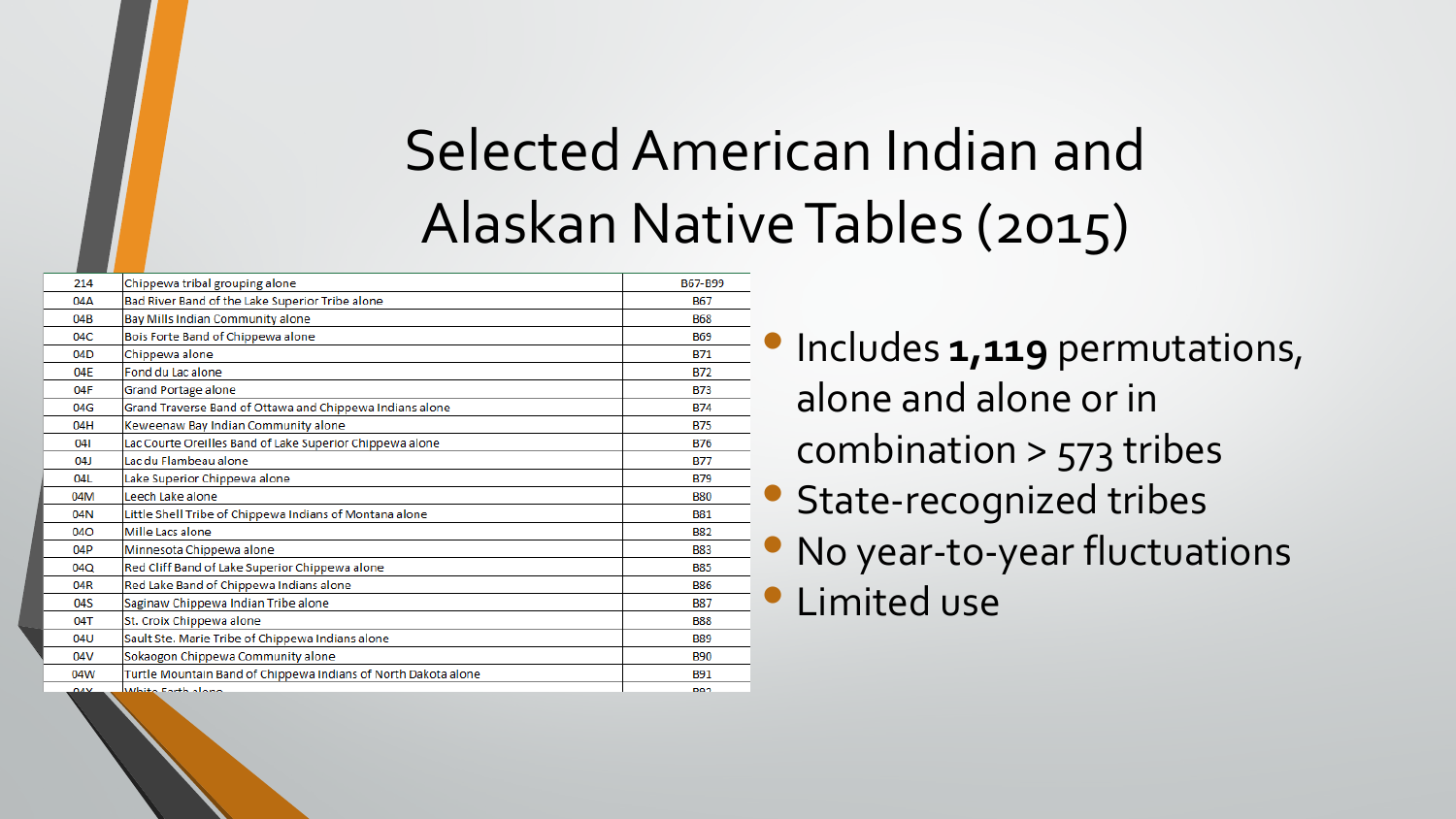### Comparing ACS Data Tables

### *Measuring cultural affiliation versus political affiliation*

|               | ACS 1-Year (2017)                                    | <b>ACS Selected 5-Year</b><br>Tables (2015) |
|---------------|------------------------------------------------------|---------------------------------------------|
| Title         | "AIAN alone for Selected<br><b>Tribal Groupings"</b> | "5-Year Selected AIAN<br>Tables"            |
| Precision     | 55 different AI/AIN Groups                           | 1,119 different tribes                      |
| Response rate | 77%                                                  | 76%                                         |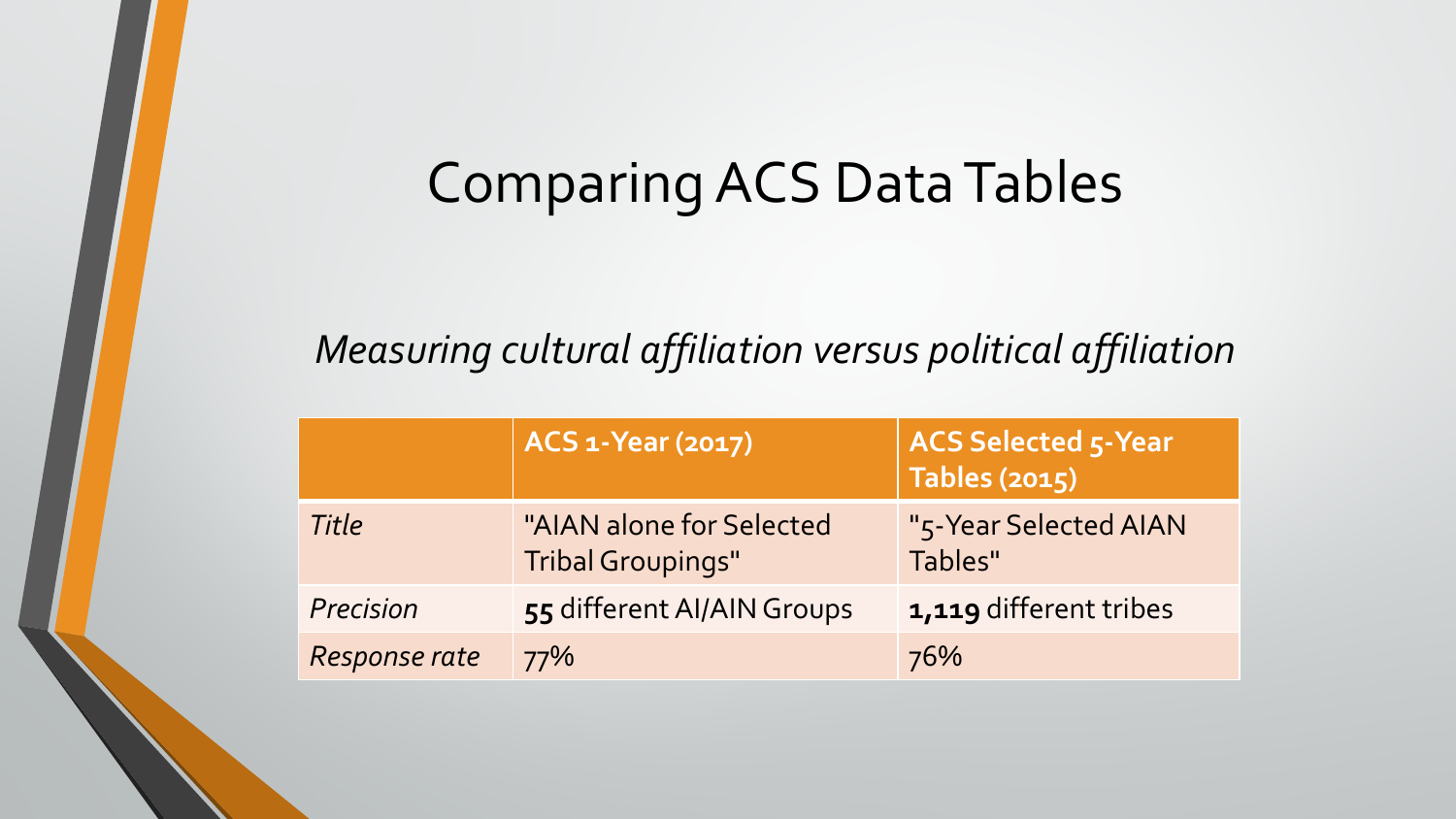What is the perfect measure of tribal identity?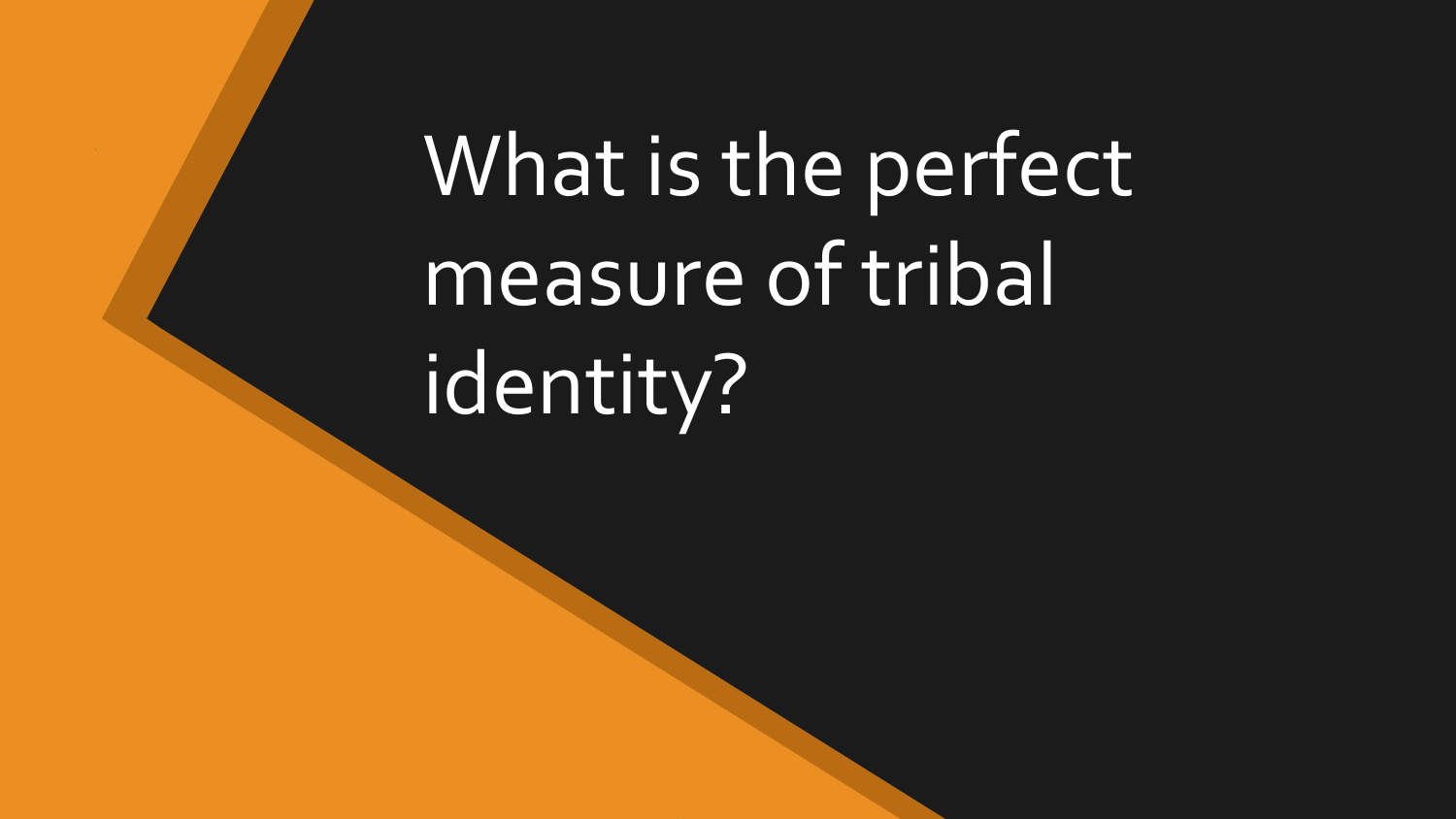#### Percent of uninsured adults ages 19-64, U.S. average



**Black-white disparity** narrowed by 4 percentage points between 2013 and 2015

Hispanic-white disparity narrowed by 7 percentage points between 2013 and 2015

California Median Household Income (\$) 2009 and 2016



#### Educational attainment varies by race/ethnicity and nativity

Percentage of NC adults 25 and older with a bachelor's degree or higher, 2014

Native Foreign-Born 53% 49% 44% 34% 32% 26% 19% 9%

Black

White

Data Source: 2014 American Community Survey via IPUMS-USA

...there *is* a measure

Asian

m

Hispanic

**CARDLERN** DEMOGRAPHY

**UNC CAROLINA** 

Sources: Commonwealth Fund, Advancement Project CA, University of North Carolina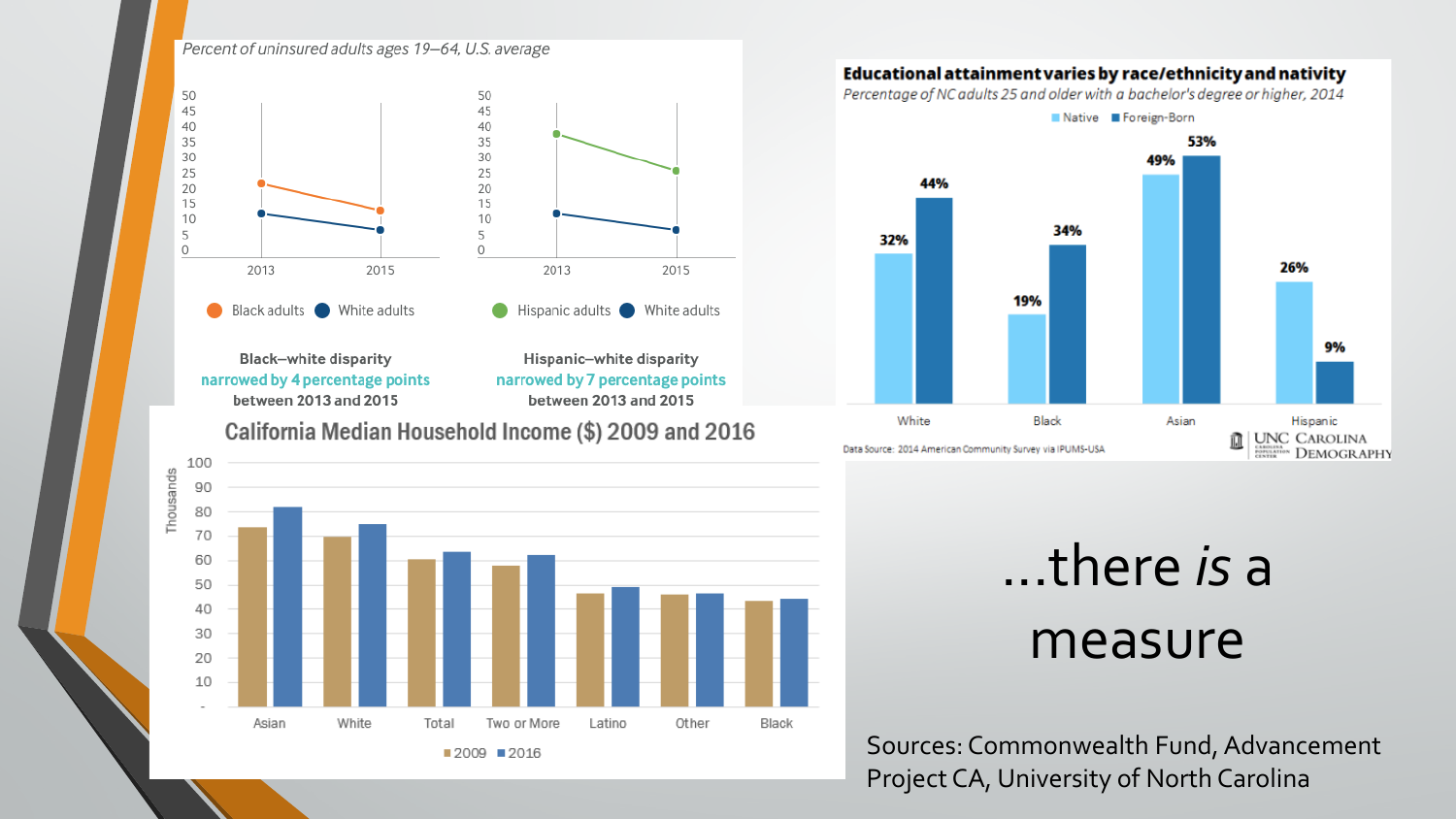### Alone or in combination? Hispanic or non-Hispanic?



#### Source: Housing Assistance Council tabulation of ACS data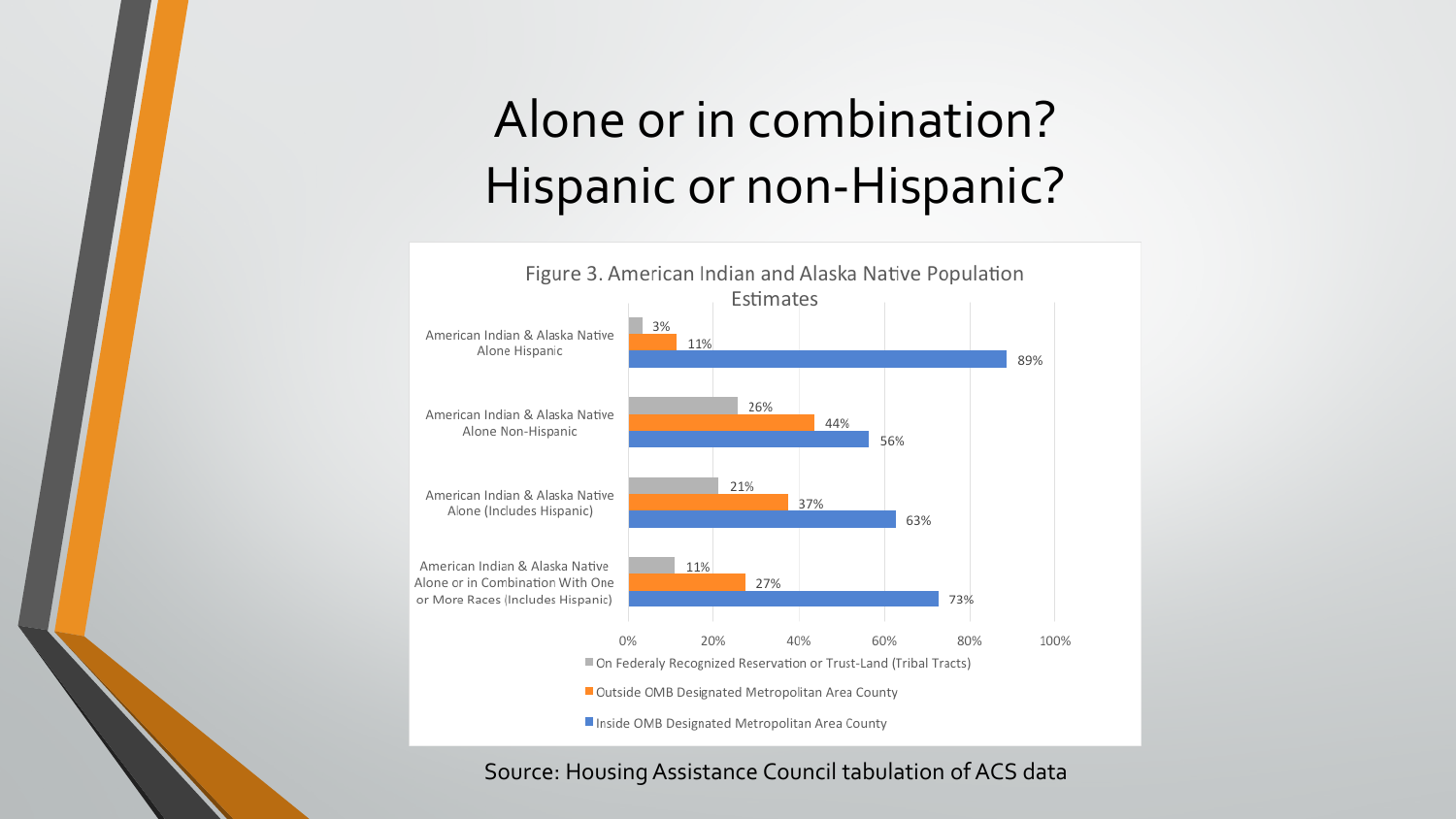### Rural or Urban?



Source: Housing Assistance Council tabulation of ACS data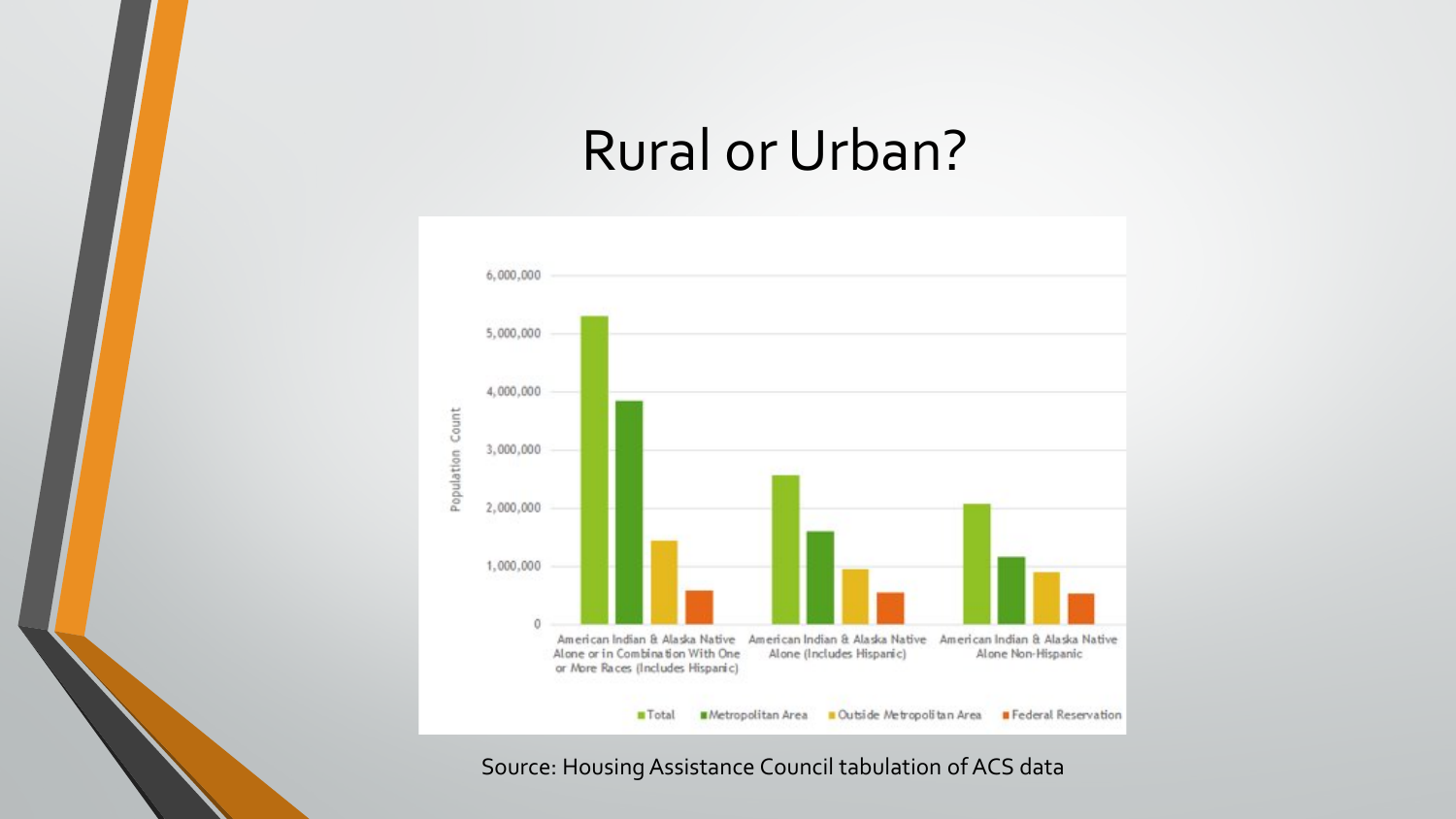### Example 1: Center for Indian Country Development



\*Augustine, Cabazon, Torres-Marinez, and Twenty-Nine Palms; \*Fort Yuma and Cocopah; \*Port Gamble and Port Madison; \*Ewiiaapaayp and Viejas, Navajo, Acoma, Hopi, Isleta Pueblo, Jicarilla Apache, Laguna Pueblo, Southern Ute, Ute Mountain, and Zuni; \*Standing Rock and Cheyenne River.

Omits Osage (610 loans, 34% trust land).

Source: CICD staff calculations based on data provided by the U.S. Department of Housing and Urban Development

#### Source: Center for Indian Country Development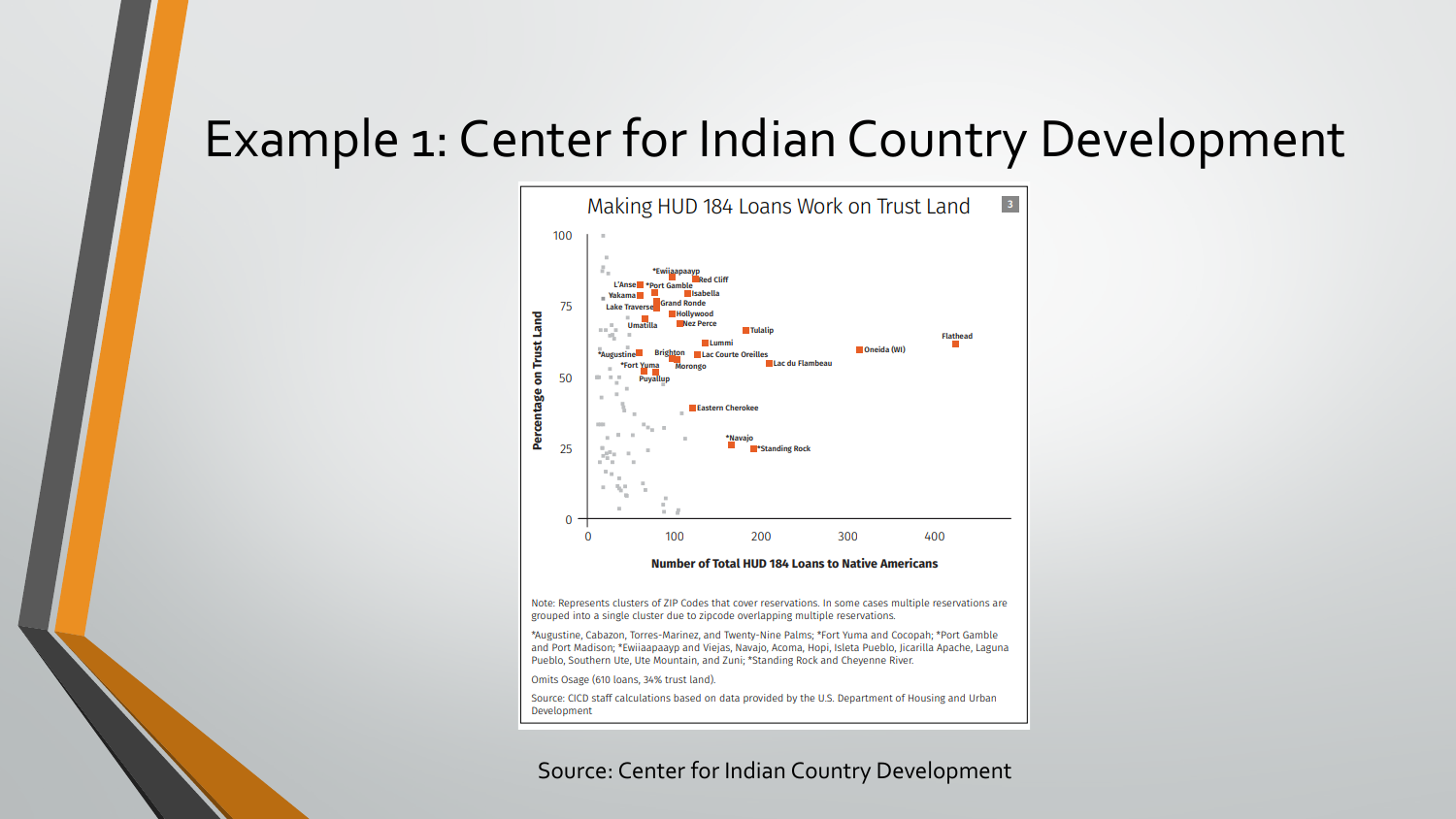### Example 2: Housing Assistance Council



Source: HAC tabulations of ACS data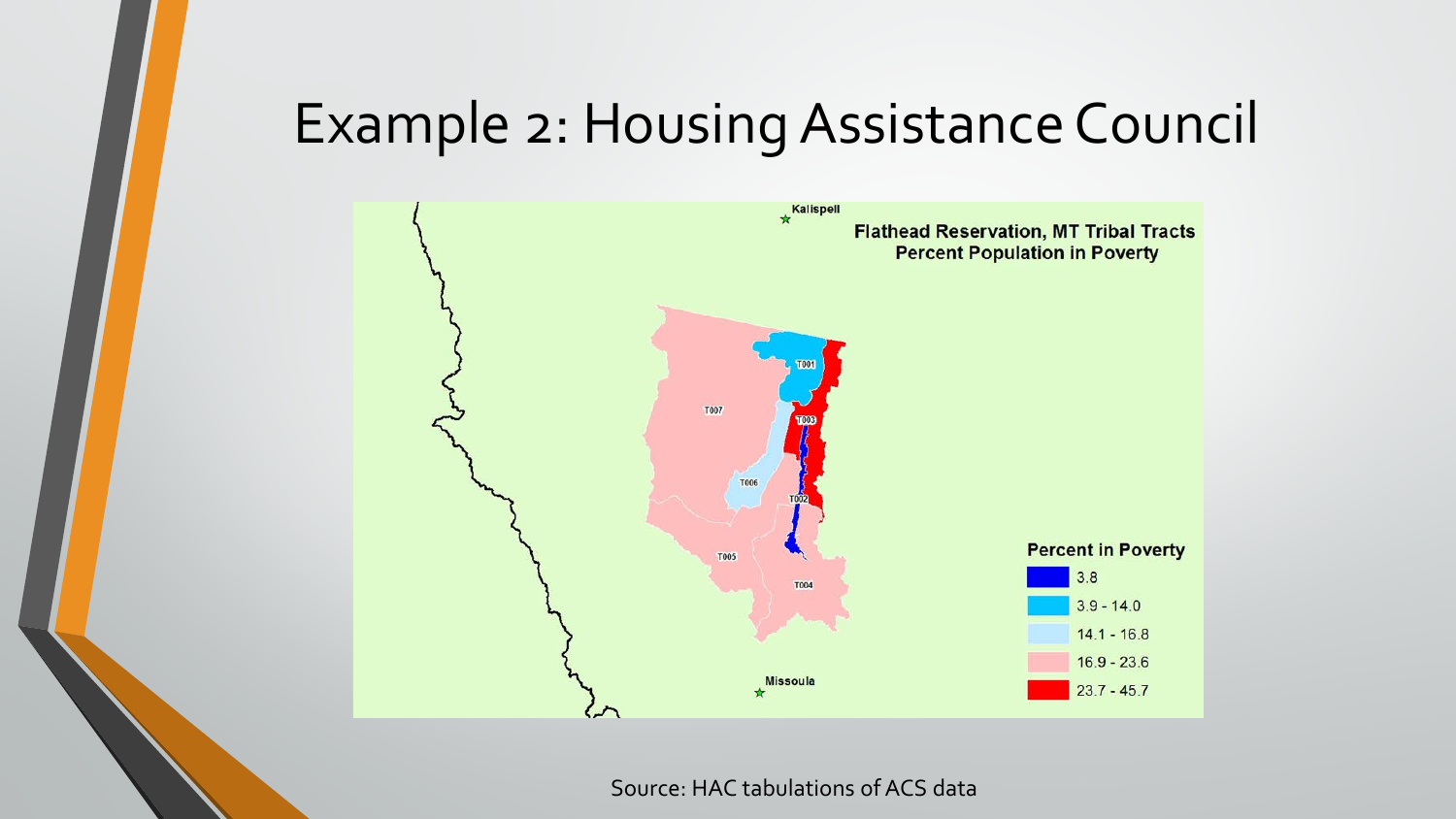# Next Steps: Tribal Administrative Data

JRTLE MOUNT

**RAND OF**